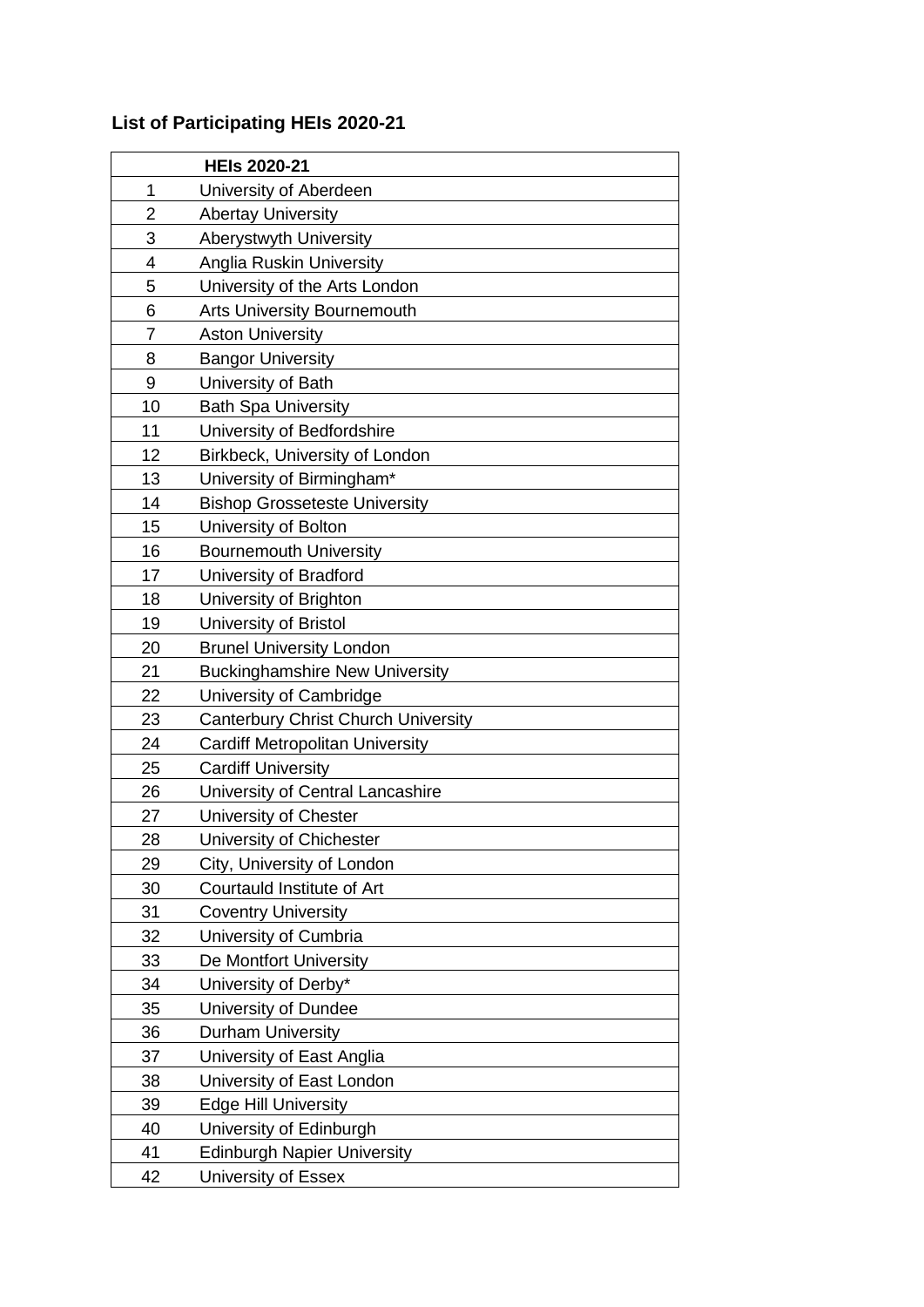|    | <b>HEIs 2020-21</b>                            |
|----|------------------------------------------------|
| 43 | University of Exeter                           |
| 44 | <b>Falmouth University</b>                     |
| 45 | University of Glasgow                          |
| 46 | <b>Glasgow Caledonian University</b>           |
| 47 | Glasgow School of Art                          |
| 48 | University of Gloucestershire                  |
| 49 | Wrexham Glyndŵr University                     |
| 50 | Goldsmiths, University of London               |
| 51 | University of Greenwich                        |
| 52 | <b>Harper Adams University</b>                 |
| 53 | <b>Heriot-Watt University</b>                  |
| 54 | University of Hertfordshire                    |
| 55 | University of Huddersfield                     |
| 56 | University of Hull                             |
| 57 | Keele University*                              |
| 58 | University of Kent                             |
| 59 | Kingston University London                     |
| 60 | <b>Lancaster University</b>                    |
| 61 | University of Leeds                            |
| 62 | <b>Leeds Beckett University</b>                |
| 63 | <b>Leeds Arts University</b>                   |
| 64 | <b>Leeds Trinity University</b>                |
| 65 | University of Leicester                        |
| 66 | University of Lincoln                          |
| 67 | University of Liverpool                        |
| 68 | <b>Liverpool Hope University</b>               |
| 69 | Liverpool Institute for Performing Arts        |
| 70 | <b>Liverpool John Moores University</b>        |
| 71 | <b>Liverpool School of Tropical Medicine</b>   |
| 72 | London Metropolitan University                 |
| 73 | London School of Economics & Political Science |
| 74 | London School of Hygiene & Tropical Medicine   |
| 75 | London South Bank University                   |
| 76 | University of London (Senate)                  |
| 77 | Loughborough University                        |
| 78 | University of Manchester                       |
| 79 | Manchester Metropolitan University             |
| 80 | <b>Middlesex University</b>                    |
| 81 | <b>Newcastle University</b>                    |
| 82 | <b>Newman University</b>                       |
| 83 | University of Northampton                      |
| 84 | Northumbria University                         |
| 85 | Norwich University of the Arts                 |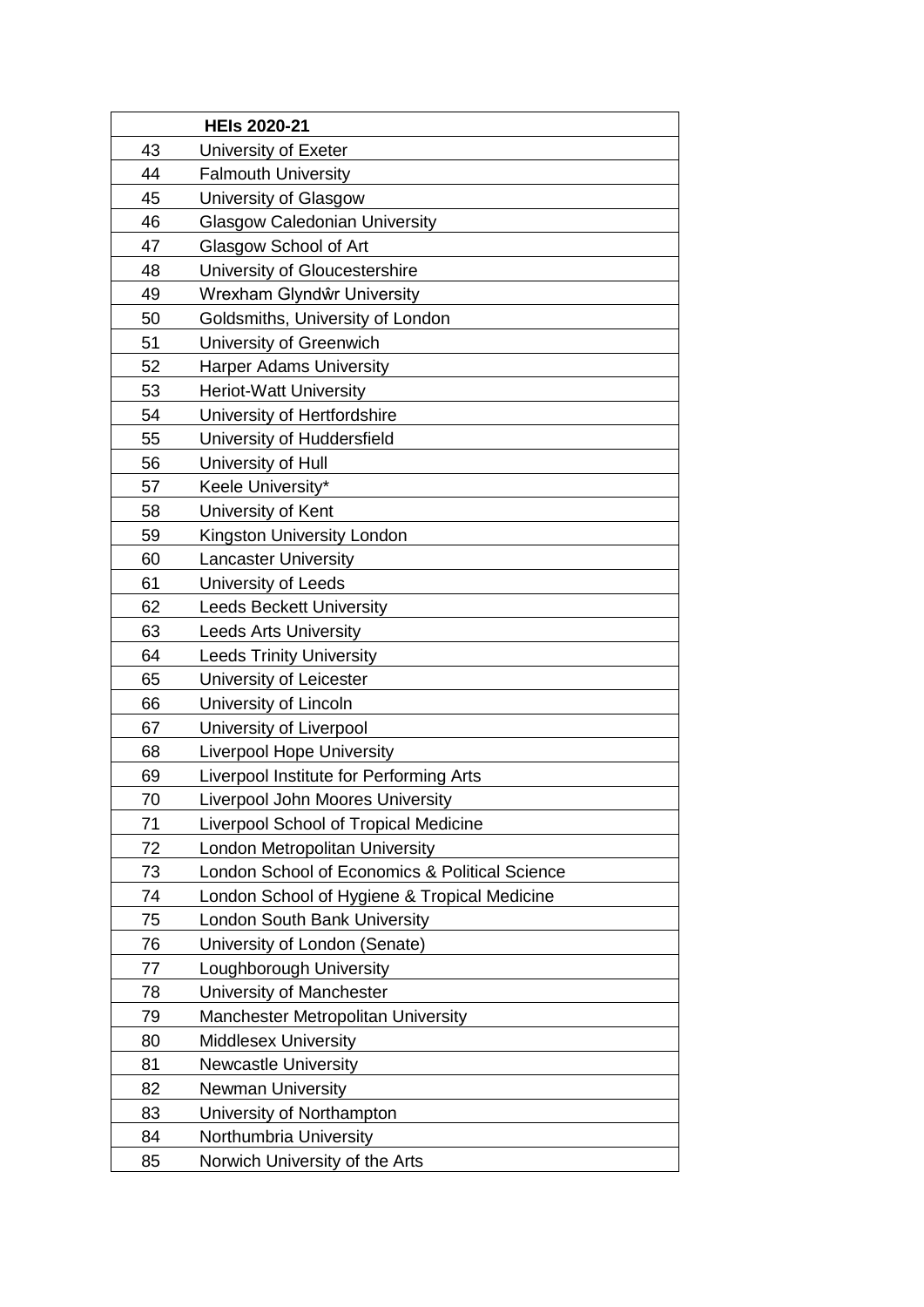|     | <b>HEIs 2020-21</b>                               |
|-----|---------------------------------------------------|
| 86  | University of Nottingham*                         |
| 87  | <b>Nottingham Trent University</b>                |
| 88  | <b>Open University</b>                            |
| 89  | University of Oxford                              |
| 90  | <b>Oxford Brookes University</b>                  |
| 91  | University of Plymouth                            |
| 92  | University of Portsmouth                          |
| 93  | Queen Margaret University                         |
| 94  | Queen Mary University of London                   |
| 95  | <b>Queen's University Belfast</b>                 |
| 96  | University of Reading                             |
| 97  | <b>Robert Gordon University</b>                   |
| 98  | University of Roehampton                          |
| 99  | <b>Rose Bruford College</b>                       |
| 100 | Royal Academy of Music                            |
| 101 | Royal Agricultural University                     |
| 102 | The Royal Central School of Speech & Drama        |
| 103 | Royal College of Art                              |
| 104 | Royal College of Music                            |
| 105 | Royal Holloway, University of London              |
| 106 | Royal Northern College of Music                   |
| 107 | <b>Royal Veterinary College</b>                   |
| 108 | University of Salford                             |
| 109 | University of Sheffield                           |
| 110 | <b>Sheffield Hallam University</b>                |
| 111 | SOAS, University of London                        |
| 112 | University of Southampton                         |
| 113 | Solent University, Southampton                    |
| 114 | University of South Wales                         |
| 115 | University of St Andrews                          |
| 116 | St George's University of London                  |
| 117 | St Mary's University College, Belfast             |
| 118 | St Mary's University, Twickenham                  |
| 119 | <b>Staffordshire University</b>                   |
| 120 | University of Stirling                            |
| 121 | University of St Mark & St John (Plymouth Marjon) |
| 122 | <b>Stranmillis University College</b>             |
| 123 | University of Strathclyde                         |
| 124 | University of Suffolk                             |
| 125 | University of Surrey                              |
| 126 | <b>University of Sussex</b>                       |
| 127 | <b>Swansea University</b>                         |
| 128 | <b>Teesside University</b>                        |